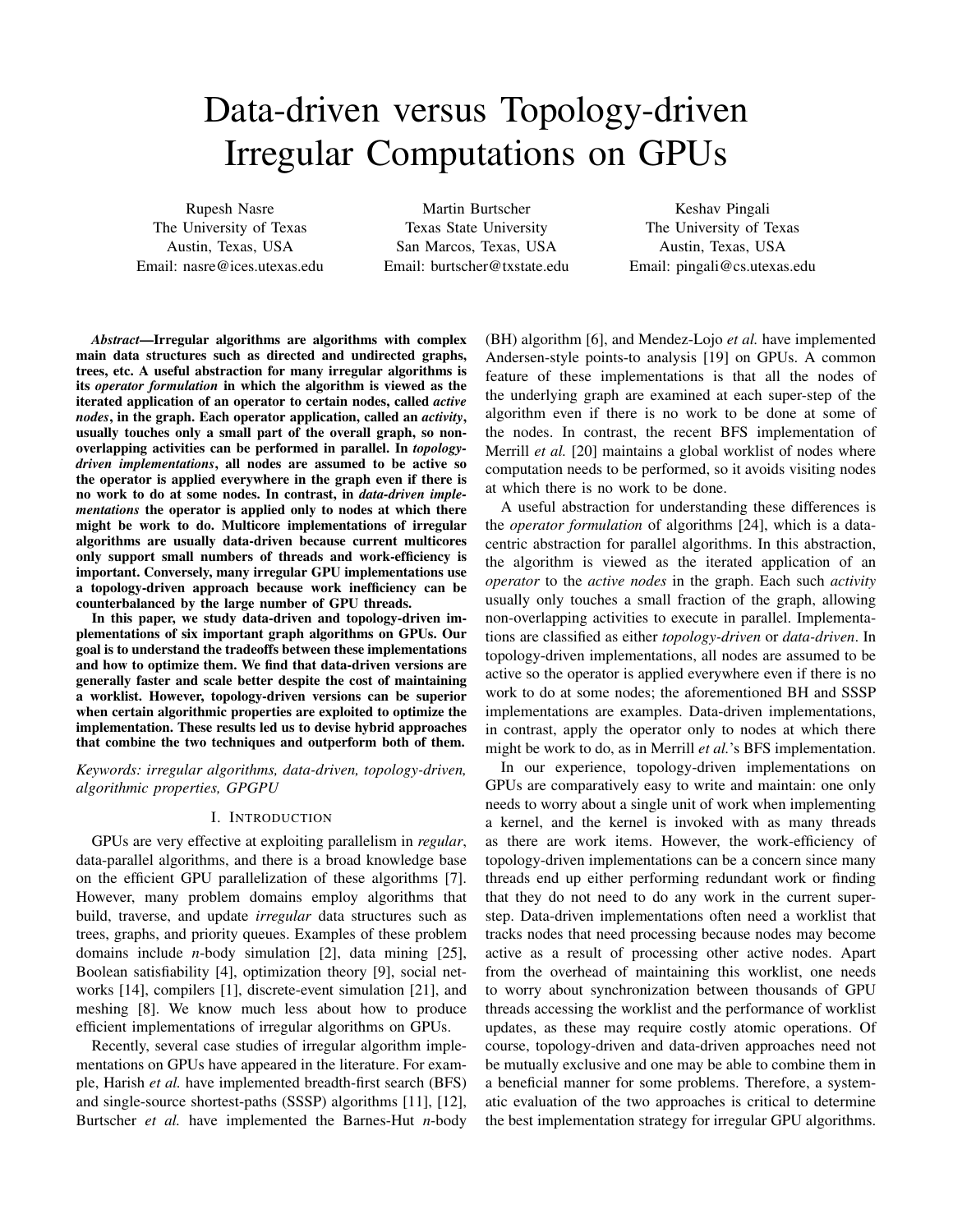This paper makes the following contributions towards this goal.

- We perform qualitative and quantitative comparisons of data-driven and topology-driven irregular GPU codes.
- For each approach, we propose several optimizations to exploit the GPU's computation capabilities and avoid its limitations. Specifically, for data-driven approaches, we propose and/or evaluate hierarchical worklists, work chunking, work donating and variable kernel configuration. For topology-driven approaches, we propose and/or evaluate kernel unrolling, exploiting shared memory and improved memory layouts.
- We propose two hybrid schemes that combine the benefits of data-driven and topology-driven approaches. Specifically, we combine the two schemes temporally and spatially in an attempt to outperform either of the techniques.
- We compare the two approaches using six irregular programs and find that an optimized data-driven implementation is usually superior. For a topology-driven implementation to execute faster, it is essential to exploit additional algorithmic properties. We evaluate the proposed optimizations individually as well as in combination. We obtained significant performance improvements with atomic-free worklist updates, variable kernel configuration, kernel unrolling and intra-block work donation. We also find that a spatial hybrid degrades performance whereas a temporal hybrid can improve performance.

The rest of this paper is organized as follows. Section II reviews modern GPU hardware as well as the CUDA programming model and defines data-driven and topology-driven implementations. We also describe the six irregular applications studied in this paper. Section III discusses the datadriven approach as well as applicable optimizations. Section IV discusses the topology-driven approach and applicable optimizations. Section V proposes two ways to combine the two approaches to achieve hybrid implementations. Section VI evaluates the optimized data-driven and topology-driven versions of our irregular applications and the effect of individual optimizations. Section VII compares these results with prior work in the literature. Section VIII presents our conclusions.

### II. BACKGROUND

This section introduces data-driven and topology-driven implementations of irregular algorithms and describes the irregular applications studied in the paper. Although we focus on Fermi GPUs in this paper, these concepts should be applicable to other similar architectures.

# *A. Regular versus irregular algorithms*

The terms *regular* and *irregular* stem from the compiler literature (where the terms *structured* and *unstructured* are also used). In regular code, control flow and memory references are not data dependent. Matrix-vector multiplication is a good example. Based only on the input *size* and the data-structure starting addresses, but without knowing any *values* of the input data, we can determine the dynamic behavior of the program on an in-order processor, *i.e.*, the memory reference stream and the conditional branch decisions. In irregular code, the input values to the program determine the program's runtime behavior, which therefore cannot be statically predicted and may be different for different inputs. For example, in a binary search tree implementation, the values and the order in which they are processed affect the shape of the search tree and the order in which it is built.

In most problem domains, irregular algorithms arise from the use of complex data structures such as trees and graphs. In general, irregular algorithms are more difficult to parallelize and more challenging to map to GPUs than regular programs. For example, in graph applications, memory-access patterns are usually data dependent since the connectivity of the graph and the values on nodes and edges may determine which nodes and edges are touched by a given computation. This information is usually not known at compile time and may change dynamically even after the input graph is available, leading to uncoalesced memory accesses and bank conflicts. Similarly, the control flow is usually irregular because branch decisions differ for nodes with different degrees (neighbor counts) or labels, leading to thread divergence and load imbalance.

# *B. Data-driven versus topology-driven approaches*

Data-driven implementations visit nodes only if there may be work that needs to be performed there. Since applying the operator to an active node may cause other nodes to become active, data-driven implementations are organized around a worklist; threads obtain work by pulling active nodes from the worklist, and they may add new active nodes to the worklist after processing an active node. To ensure that concurrently executing threads do not interfere with each other, it is necessary to insert appropriate synchronization. For example, in SSSP (see below for description), synchronization is needed at the nodes to ensure that updates happen atomically. Synchronization is also needed at the worklist to ensure that active nodes are added and removed correctly. Data-driven implementations on multicores usually implement the worklist in a physically distributed manner to reduce contention [23].

Implementing an efficient worklist-based approach on a GPU is non-trivial since it involves managing a central worklist that is shared by thousands of threads. There are two aspects of the worklist that an efficient algorithm needs to handle: pulling active nodes from the worklist and putting new active nodes onto the worklist. Getting active nodes from the worklist can be implemented by partitioning the worklist between threads. Each thread then operates on the nodes in the partition assigned to it, without synchronizing with other threads. Putting new active nodes onto the worklist can be done by atomically incrementing the length of the worklist and then writing an active node's identifier to that location in the worklist. However, this way of writing to the worklist is inefficient and does not scale on GPUs. A better way is for each thread to keep track of the number of new work items it wishes to add to the worklist, and to update the length of the worklist once by that number instead of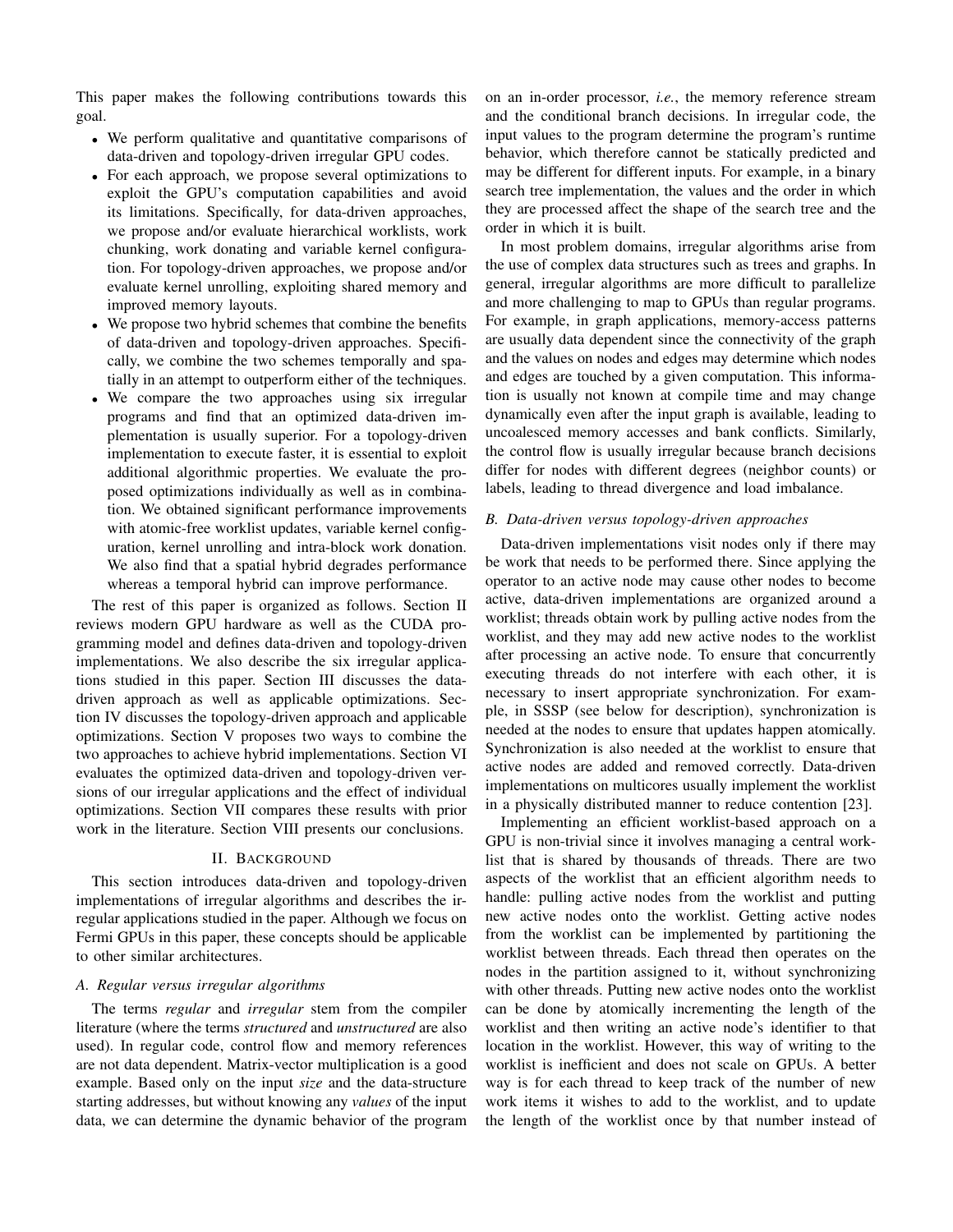| B/M         | #K             | Inputs                                                  |
|-------------|----------------|---------------------------------------------------------|
| <b>BFS</b>  | $2^{1}$        | RMAT22 (4 M nodes, 32 M edges),                         |
|             |                | RANDOM23 (8 M nodes, 32 M edges),                       |
|             |                | USA road network (23 M nodes, 58 M edges)               |
| BH          | 9              | $1 M - 10 M$ bodies, 1 time step                        |
| <b>DMR</b>  | 4              | $1 M - 10 M$ triangles                                  |
| <b>MST</b>  | 8              | RMAT12 (4 K nodes, 28 K edges),                         |
|             |                | $NY$ (0.2 M nodes, 0.7 M edges),                        |
|             |                | GRID20 (1 M nodes, 2 M edges)                           |
| SP          | 3              | $1 M - 5 M$ literals, clauses/lit. = 4.2, 3 lit./clause |
| <b>SSSP</b> | $\mathfrak{D}$ | RMAT22 (4 M nodes, 32 M edges),                         |
|             |                | RANDOM23 (8 M nodes, 32 M edges),                       |
|             |                | USA road network (23 M nodes, 58 M edges)               |

TABLE I: LonestarGPU applications and their input characteristics ( $B/M = \text{benchmark}, \#K = \text{number of kernels}$ )

incrementing it many times. After this, the thread can write node identifiers to the reserved range in the worklist without requiring further communication with other threads. An even better implementation can be obtained by recognizing that set/multiset union is a reduction operation, so we can take advantage of commutativity and associativity to implement this operation in a hierarchical manner as is done with other reduction operations like integer addition. The threads in a thread block can compute the total amount of work to be added by all threads in the thread block using a prefix sum (in shared memory) and then use a single atomic instruction per thread block to reserve space on the worklist. This hierarchical approach has been shown to be quite effective in achieving a scalable implementation of breadth-first search [20].

In a topology-driven approach, all graph nodes are considered to be active nodes, so every node is processed in each super-step. This approach often results in a work-inefficient implementation since there may not be any computation that needs to be performed at many nodes. This limitation prevents the widespread adaptation of topology-driven approaches in sequential and multi-core systems for large sparse graphs. Despite performing unnecessary work, a topology-driven approach has certain useful characteristics when implemented on a GPU. First, if the input graph is static, a fixed number of nodes can be assigned to each thread. Second, a topologydriven approach eliminates the need for an explicit worklist and the corresponding centralization bottleneck, enabling the algorithm in principle to scale better. Third, a fixed work allotment enables better load balancing and allows the sorting of nodes (*e.g.*, by out degrees) in a pre-processing step, which can reduce thread divergence. Finally, a topology-driven approach is usually easier to implement on a GPU.

# *C. Applications*

We study the following six irregular programs from the LonestarGPU benchmark suite (available online at http://iss.ices.utexas.edu). Their properties (number of static kernels and inputs) are listed in Table I.

• Breadth-First Search (BFS): This graph problem is a key kernel in many important applications such as mesh partitioning. The BFS problem is to label each graph node with the node's minimum level (or number of hops) from a designated start node, which is at level zero.

- Barnes Hut (BH): This *n*-body algorithm simulates the effect of gravity on a star cluster [2], [6]. In each time step, the code hierarchically decomposes the space around the stars into successively smaller volumes, called cells, and computes the center of gravity of each cell to enable the quick approximation of the forces. The hierarchical decomposition is recorded in an octree. We investigate the kernel that computes the centers of mass of all octants.
- Delaunay Mesh Refinement (DMR): This is a meshrefinement algorithm from computational geometry [8], [17]. It works on a triangulated input mesh in which some triangles do not conform to certain quality constraints. The algorithm iteratively transforms such 'bad' triangles into 'good' triangles by retriangulating the cavity around each bad triangle.
- Minimum Spanning Tree (MST): Boruvka's MST algorithm computes a minimal spanning tree through successive application of minimum weight edge contractions on an input graph. This process is repeated until the graph has just a single node, assuming the input is a connected graph. If the input graph is not connected, the algorithm computes a minimum spanning forest.
- Survey Propagation (SP): Survey Propagation is a heuristic SAT-solver based on Bayesian inference [4]. The algorithm represents the Boolean formula as a factor graph, *i.e.*, a bipartite graph with variables on one side and clauses on the other. The general strategy of SP is to iteratively update each variable with the likelihood that it should be assigned a truth value of *true* or *false*.
- Single-Source Shortest Paths (SSSP): This is another classic graph problem. It computes the shortest path of each node from a designated source node in a directed graph [9]. In the topology-driven version, all edges are relaxed in each super-step (similar to Bellman-Ford's algorithm), whereas in the data-driven version, only the active nodes, *i.e.*, the nodes whose distances have recently changed, are processed.

The behavior of these applications is quite diverse, which proves useful to test different aspects of data-driven and topology-driven implementations. For instance, SP is computebound whereas BFS and SSSP are memory-bound. The amount of parallelism in BFS, BH, DMR, MST, SSSP and varies considerably during execution. DMR is a morph algorithm [24], *i.e.*, it modifies the underlying graph.

# III. DATA-DRIVEN APPROACH

In this section, we discuss the implementation and optimization of data-driven algorithms on GPUs.

# *A. Base implementation*

Data-driven implementations of graph algorithms use worklists to track active elements. The algorithm starts by populating the worklist with an initial set of graph elements; for example, in the single-source shortest-paths problem, the worklist is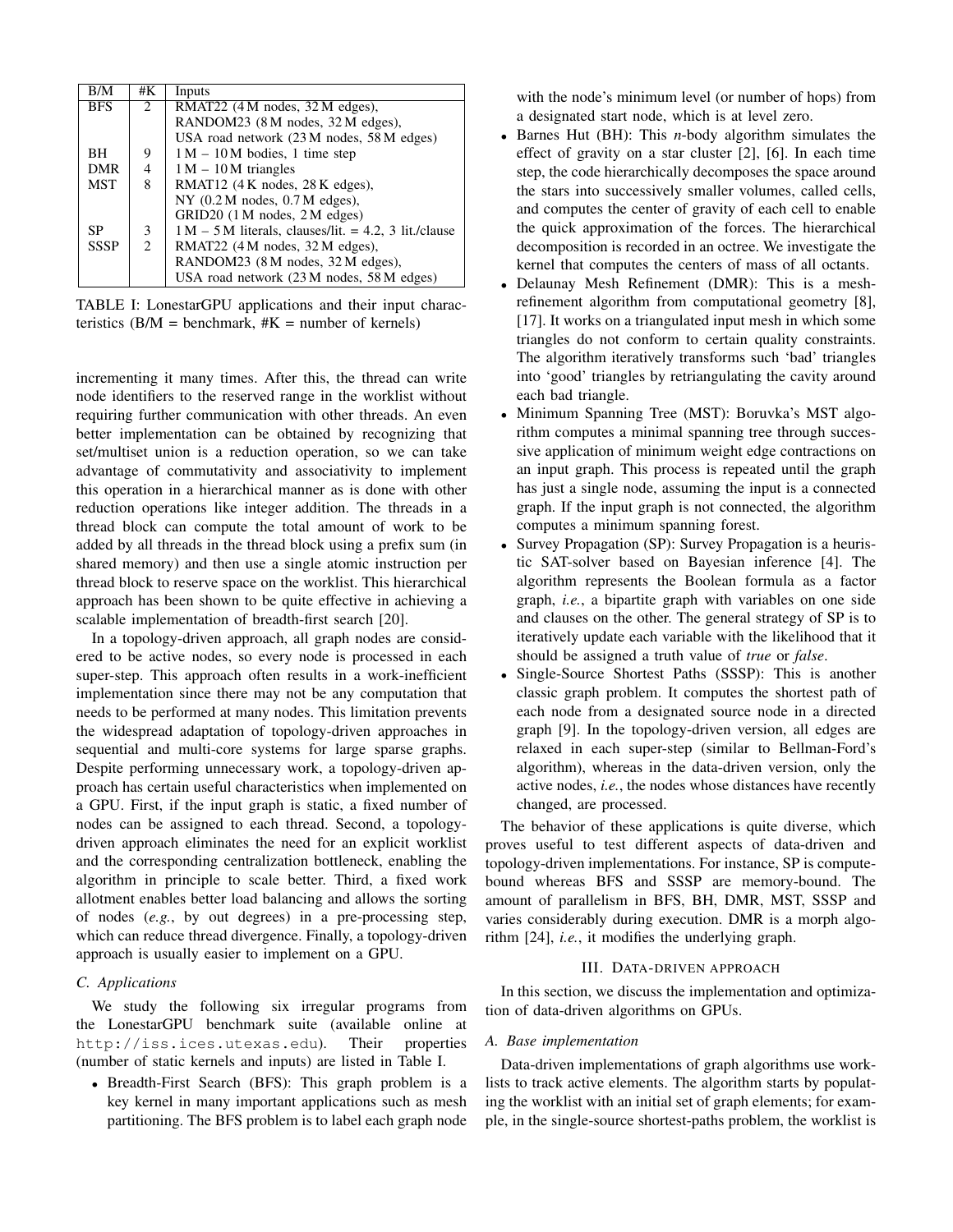```
main ( ) :
read input \frac{1}{\sqrt{CPU}}<br>transfer input \frac{1}{\sqrt{CPU}} \rightarrow GPU
transfer input
initialize_kernel() // GPU
\begin{array}{lll} \textbf{initialize\_worklist} \textit{(in)} & // GPU \\ \textbf{clear out worklist} & // GPU \end{array}c l e ar out w or k list
while in worklist not empty {
      process_kernel (in, out, ...) // GPU
      transfer out worklist size \frac{7}{2} CPU \leftarrow GPU clear in worklist \frac{7}{2} GPU
      c lear in worklist
      swap (in, out) // CPU
}
t r a n s f e r r e s u l t s / / CPU ← GPU
```
Fig. 1: Pseudo code of data-driven implementation

initialized with the source node. A thread extracts an element (or a set of elements) from the worklist, performs algorithmspecific processing on it, identifies new active elements based on the processing, and inserts those new elements into the worklist. This process is repeated until the worklist becomes empty. In DMR, for example, the worklist maintains the set of all bad triangles in the mesh. A thread removes a triangle from the worklist and processes it by retriangulating the surrounding cavity, which may create additional bad triangles. The new bad triangles are added to the worklist. The refinement process halts when there are no more bad triangles to process.

A general outline of a data-driven implementation is presented in Figure 1. The comments indicate whether the computation is performed on the host, on the GPU, or involves a data transfer between the two devices. After reading the input graph on the host and transferring it to the GPU, the code initializes the global data structures such as the graph (*e.g.*, in SSSP, all nodes' distances are initialized to  $\infty$  and the source node's distance is initialized to zero). The kernel initialize\_worklist populates the input worklist. In SSSP, only the source node is included in the initial worklist. In MST, all graph nodes are in the initial worklist. Additionally, the output worklist is cleared. The while loop then repeatedly calls process\_kernel until the input worklist is empty. The input and the output worklists are swapped (using pointers) and the accumulated work items in the output worklist become the input items for the next iteration. Finally, the computed result is transferred to the CPU for further processing.

Pseudo-code for process\_kernel is presented in Figure 2. Each thread first calculates the range of worklist items it must process. This calculation, performed by myworkitems, can be based on the current size of the worklist and the number of threads with which the kernel is invoked. For each of the items retrieved from the worklist (outer for loop), the thread performs algorithm-specific processing (call to process) and generates a new set of items to be pushed onto the output worklist. These items are added to the end of the worklist (*e.g.*, using atomic instructions). Note that no global synchronization is necessary for extracting items from the input worklist because it is only read.

```
process kernel (in, out, ...):
 myworthes & start, & end, thread_id)for index = start to end {
   item = in[index]
   newitems = process (item)for each newitem in newitems
     push newitem onto out
 }
```
Fig. 2: Pseudo code of the processing kernel

#### *B. Hierarchical worklist*

Although a two-worklist mechanism reduces synchronization, it still suffers from the cost of accessing slow global memory. Worklists need to be allocated in global memory because their sizes can easily surpass the amount of fast onchip software-managed cache. It is, however, imperative to exploit the GPU memory hierarchy to improve worklist access time. This is achieved by implementing a hierarchical worklist in which threads use the limited shared memory whenever there is space and push elements onto the global worklist otherwise. Additional benefits can be reaped by storing a few graph elements in the registers assigned to each thread. Note that current high-end Fermis have more total register capacity than combined on-chip cache capacity.

Exploiting on-chip shared memory is an essential optimization for GPU implementations of most algorithms. In case of data-driven approaches, using a hierarchical worklist often results in significant performance improvement. By partitioning the shared memory across threads, both reads and writes to the per-thread worklists can be atomic free.

## *C. Work chunking*

Accessing shared worklists requires atomic instructions to add and remove elements. Using two worklists can reduce but not eliminate the use of atomics. However, on a massively parallel architecture like a GPU, concurrent atomics are costly. An alternative is to batch element addition by work chunking.

In work chunking, threads delay writing to the worklist until they know how many elements they want to add. Based on this knowledge, the threads issue a single atomic instruction (atomicAdd) to increment the worklist size by that number of elements and then insert its elements into the obtained range. This can enhance implementation efficiency if concurrent updates to the worklist are a performance bottleneck. However, we did not obtain a significant performance gain from work chunking, as we discuss in Section VI.

#### *D. Atomic-free worklist update*

Further efficiency can be gained by using the prefix computation. Each thread records in an array at index  $i$  the number of elements it wants to add to the worklist, where  $i$  is the thread ID. A hierarchical scan operation is then performed, which computes, in  $\log n$  steps (where n is the number of threads), the sum of all array elements up to the  $i^{th}$  element for all i and places the sums back into the array. After computing this prefix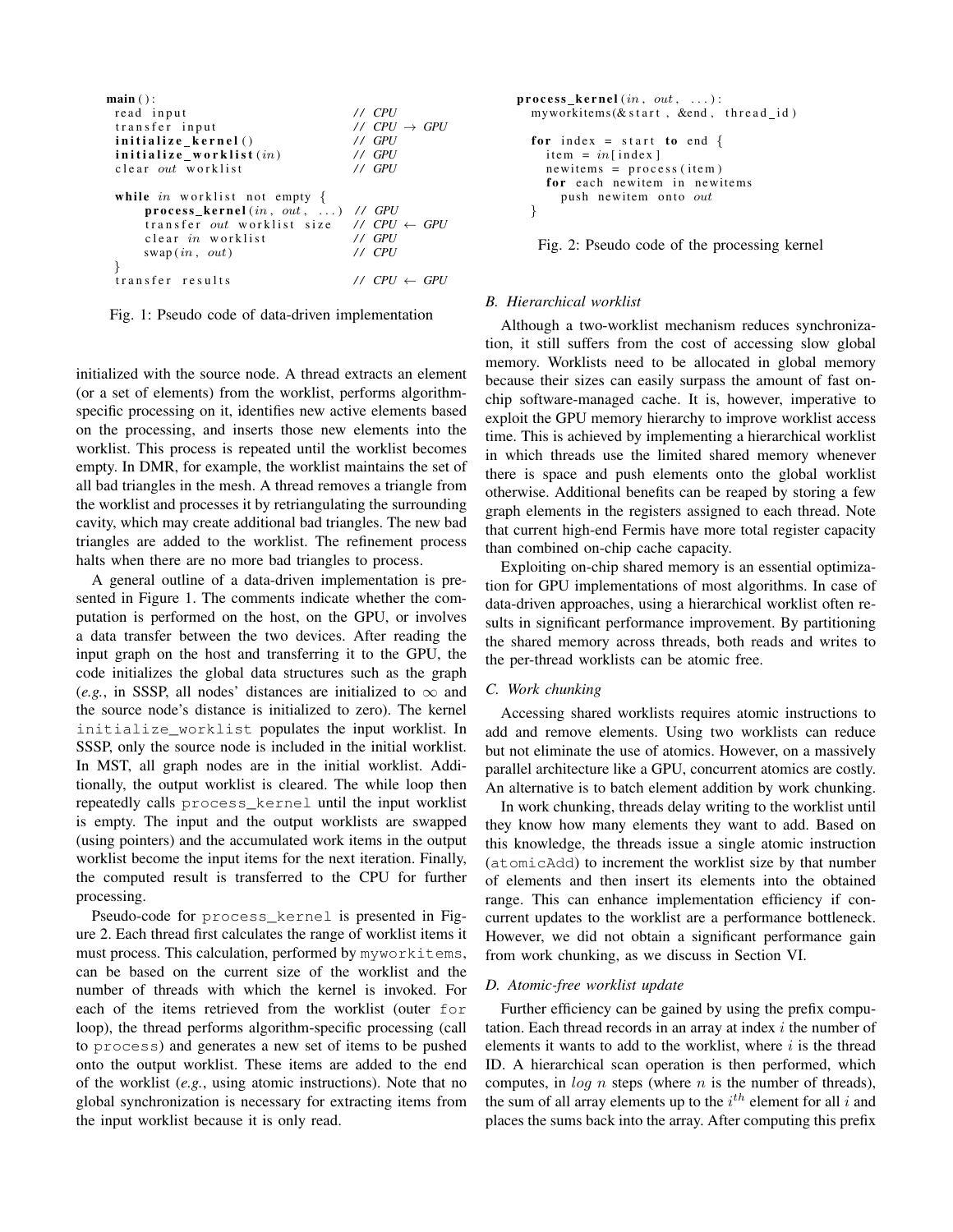```
donate kernel ():
shared donationbox [...], totalwork = 0;
 / / d e t e r m i n e w h et h e r I s h o ul d d o n at e
for all work_items assigned to me
   mywork += estimated work per item
atomicAdd (totalwork, mywork)
 bar(r);/ / d o n at e
averagework = totalwork / threads\_per\_blockif mywork > averagework + threshold
   push excess work into donationbox
 bar(r);/ / n o rm al p r o c e s s i n g
for all work items assigned to me
   process item
/ / em pty d o n a ti o n box
 while donationbox is not empty
   item = pop work from donationbox
   process item
```
Fig. 3: Pseudo code of work donation

sum, array entry  $a[i]$  can be used as the index into the worklist where thread  $(i + 1)$  should start writing its elements. Thread 0 starts at index 0. A thread without any elements to add gets the same index as the previous thread. This way, all threads can push work onto the worklist in parallel without requiring atomic instructions. Note that (global) barriers are needed after the threads record their number of elements, after each step of the prefix sum, and before the first write to the worklist; in effect, fine-grain synchronization with atomics is replaced by coarse-grain synchronization with barriers. This approach has been employed in data-driven BFS by Merrill *et al.* [20] and we found it to be quite effective in our experiments (see Section VI).

#### *E. Work donating*

Load imbalance is a common problem in irregular algorithms. For instance, in DMR a cavity may consist of between 3 and 12 triangles depending upon the input mesh. Hence, the cavity sizes cannot be statically predicted, necessitating dynamic schemes for balancing the load. Even when threads can easily be assigned the same number of nodes, load imbalance may occur because different threads have to process a different numbers of edges (*e.g.*, in BFS and SSSP).

There are two popular mechanisms to handle load imbalance: work stealing [3] and work donating [13]. Work donating has a better memory footprint on GPUs in comparison to work stealing [26]. Hence, we focus on work donating.

In work donating, a thread that has more work than others donates some of its work items to other threads. There are numerous ways to implement work donation on GPUs. We implement it at the thread-block level, that is, threads donate work to other threads within the same block. Inter-block donation is not performed as it involves either expensive global barriers or global donation-box synchronization. Implementing

it at the block level allows us to use fast shared memory as a donation box.

Figure 3 presents our work-donation algorithm executed by each thread in a thread block. It operates in three phases, separated by fast hardware-supported barriers (syncthreads). It defines a donation box in shared memory as well as a variable totalwork to track the total amount of work assigned to all threads in the block.

In the first phase, each thread performs a pass over its work items and estimates the amount of work to be done. For instance, in SSSP, a thread may compute the sum of the out-degrees of all nodes assigned to it. The block-level shared variable totalwork is updated atomically by each thread to compute the total work to be performed by the block.

In the second phase, a thread that is assigned an aboveaverage amount of work donates work into the donation box. Using the total work indicated by totalwork and the size of the thread block, the average amount of work per thread is computed. If the average is lower than the amount of work to be performed by a thread beyond a threshold, the thread pushes excess work into the donation box using atomic instructions.

In the third phase, each thread performs its normal processing (*e.g.*, edge relaxation in SSSP) and then helps emptying the donation box if necessary.

Note that a barrier between the normal processing and the reading from the donation box is not only unnecessary but also hurts performance. Without the barrier, one warp may start emptying the donation box while another may still be performing the normal processing. Thus, all the threads that finish their processing early participate in taking up the excess load and reducing the overall computation time. Care must be taken not to push too much work into the donation box because adding work to and removing it from the donation box (which is essentially a worklist) involves expensive atomic operations whereas reading from the global input worklist as done in the normal processing is atomic free.

#### *F. Variable kernel configuration*

At any point during computation, the worklist size reflects the amount of work to be done. This size often changes considerably during the execution of an irregular program. Unlike in a topology-driven approach, where the worklist size remains constant, a data-driven approach may necessitate adapting the kernel configuration to the current amount of work, since it is natural to assign more threads when the worklist size is large and reduce the number of threads when the worklist shrinks. This adaptive behavior can be achieved by variable kernel configuration in which the number of threads and the number of blocks per grid are changed dynamically depending upon the worklist size. Varying the kernel configuration is possible whenever a GPU kernel is invoked repeatedly from the host. Variable kernel configuration not only improves the work efficiency of the GPU threads but often also improves performance. We demonstrate its effect in Section VI.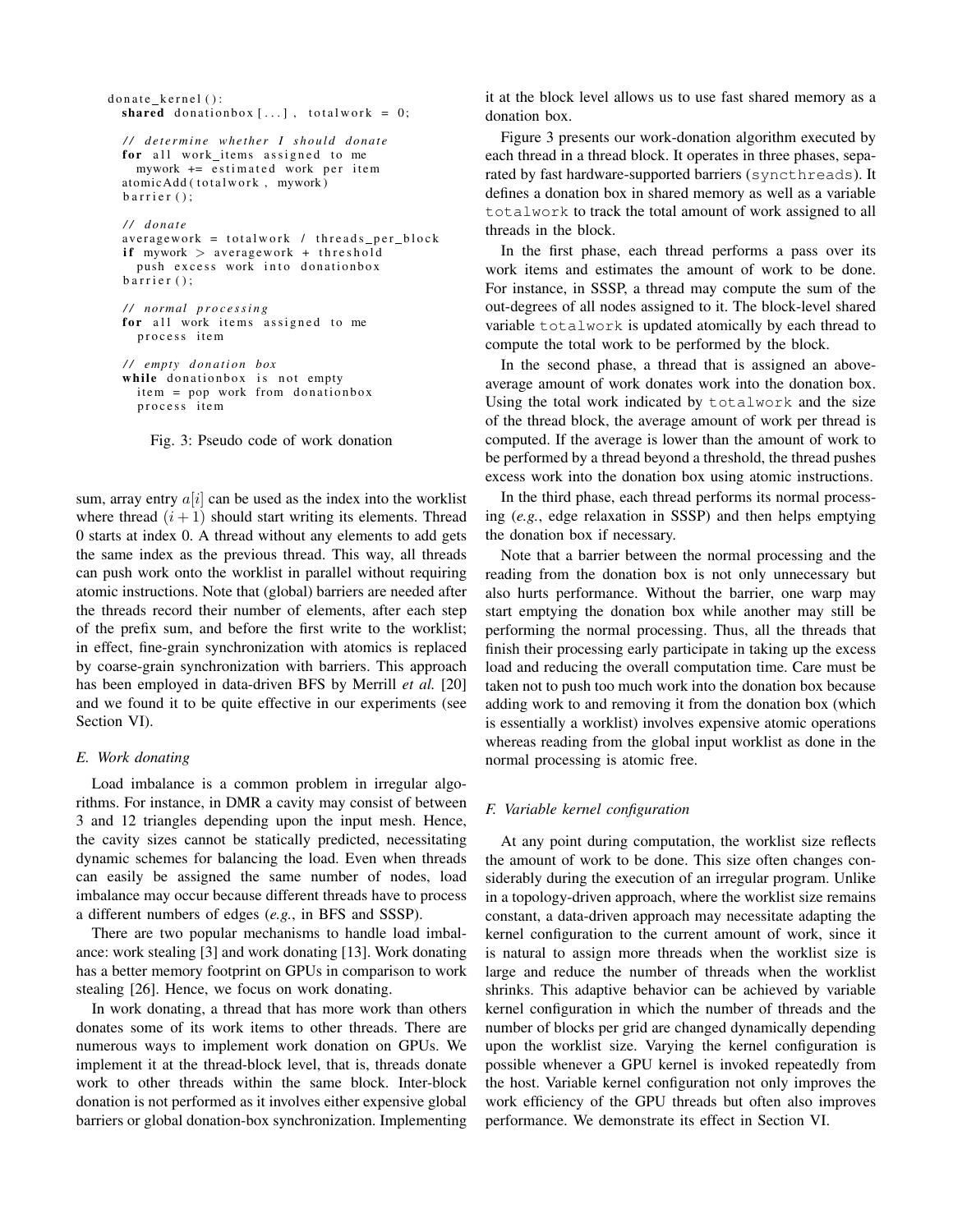| $\textbf{main}()$ :              |                             |
|----------------------------------|-----------------------------|
| read input                       | // CPU                      |
| transfer input                   | // $CPU \rightarrow GPU$    |
| initialize kernel()              | // GPU                      |
| $\mathbf{d}\mathbf{o}$ {         |                             |
| transfer false to <i>changed</i> | // $CPU \rightarrow GPU$    |
| process_kernel()                 | $11$ GPU                    |
| transfer changed                 | // $CPU \leftarrow GPU$     |
| while changed                    |                             |
| transfer results                 | $\vee$ CPU $\leftarrow$ GPU |
|                                  |                             |

Fig. 4: Pseudo code of topology-driven implementation

# IV. TOPOLOGY-DRIVEN APPROACH

In this section, we discuss the implementation and optimization of topology-driven algorithms on GPUs.

#### *A. Base implementation*

The base implementation of a topology-driven algorithm is outlined in Figure 4. The difference in comparison to a data-driven algorithm (*cf.* Figure 1) is in the processing of the do-while loop. In the topology-driven algorithm, a single flag changed is used to indicate whether another iteration of processing is necessary. The flag is set by a processing thread whenever it updates the global data. For instance, in SSSP, the flag is set by a thread when it updates a node's distance to a lower value, indicating that the shorter distance should be further propagated in the graph. This flag is reset at the start of each iteration and checked by the CPU after running process\_kernel. If the flag is set, at least one thread modified the global data and another iteration is invoked. Instead, if the flag is still reset, no thread modified the global data, indicating that a fixed-point has been reached and no further iterations are needed. The cost of transferring this flag between the CPU and the GPU is typically negligible compared to the total processing cost.

An interesting aspect of topology-driven BFS and SSSP is that the computation can avoid atomic updates of the global distances. This is due to the monotonicity of the distance updates, *i.e.*, the distance of a node never increases. Without atomics, the computation may result in lost updates, that is, the smaller distance of a node may be overwritten by a larger distance from another thread due to a data race. However, the topology-driven approach ensures that all nodes will be active in the next iteration and the distance will eventually be set to the lower value again, guaranteeing forward progress towards the fixed point. Avoiding atomics by exploiting this algorithmic property for BFS and SSSP significantly improves their performance compared to the data-driven approach.

# *B. Kernel unrolling*

In many graph applications, information flows from one node to another via edges. The speed of information flow determines how fast the fixed-point solution is obtained. Kernel unrolling is a way to quickly propagate computed information across the graph. It is implemented by processing a node and its neighborhood together in a single invocation. For instance, in case of kernel-unrolled SSSP, each thread computes the shortest distances of a node's neighbors and continues to update the shortest distances of the neighbors' neighbors. The order in which the neighboring nodes are processed matters and we found that processing a subgraph in a breadth-first manner helps in quick propagation of updated distances. This can be implemented using a local worklist per thread.

Due to the memory layout optimization discussed in Section IV-D, neighboring nodes are stored close to one another in memory. This improves spatial locality when processing a subgraph and improves performance (*cf.* Section VI-C).

# *C. Exploiting shared memory*

Depending on the unroll factor and the number of threads per block, the local worklist needed for kernel unrolling (see previous subsection) can be stored in the fast, on-chip shared memory. The lower the number of threads, the larger the amount of available shared memory per thread. In our setup, with 512 threads per block, each local worklist can accommodate 24 integers, which is sufficient for an unroll factor of two to six, depending on the program and the input.

Interestingly, in a topology-driven implementation, overflow of the local worklist due to too high an unroll factor does not result in incorrect execution. This is because in the next iteration, all nodes, including the nodes that could not be added to the local worklist, are again active and will be processed.

#### *D. Optimized memory layout*

In many graph algorithms, computation 'flows' from a node to its neighbors. For instance, in DMR, the refinement process works by identifying a cavity around a bad triangle. Therefore, neighboring graph elements that are logically close to each other should also be close to each other in memory to improve spatial locality. We optimize the memory layout by performing a scan over the nodes and swapping indices of neighboring nodes in the graph with those of neighboring nodes in memory. This optimization is similar in spirit to the data reordering approach by Zhang *et al.* [27].

# V. HYBRID APPROACH

Data-driven and topology-driven implementations can sometimes be combined. In this section, we discuss two highlevel methods to create a hybrid implementation based on temporal and spatial hybridization.

#### *A. Temporal hybrid*

A temporal hybrid uses different implementations in different computation steps. For instance, in a data-driven implementation of SSSP, the worklist size is usually small during the initial and final computation steps but large in the middle. Therefore, a temporal hybrid would execute the middle iterations of SSSP in a topology-driven way. This is beneficial because in the middle iterations, the number of active nodes is large and the cost of worklist updates can be high.

Alternatively, in applications like MST, the amount of parallelism is high in the initial iterations and drops gradually as the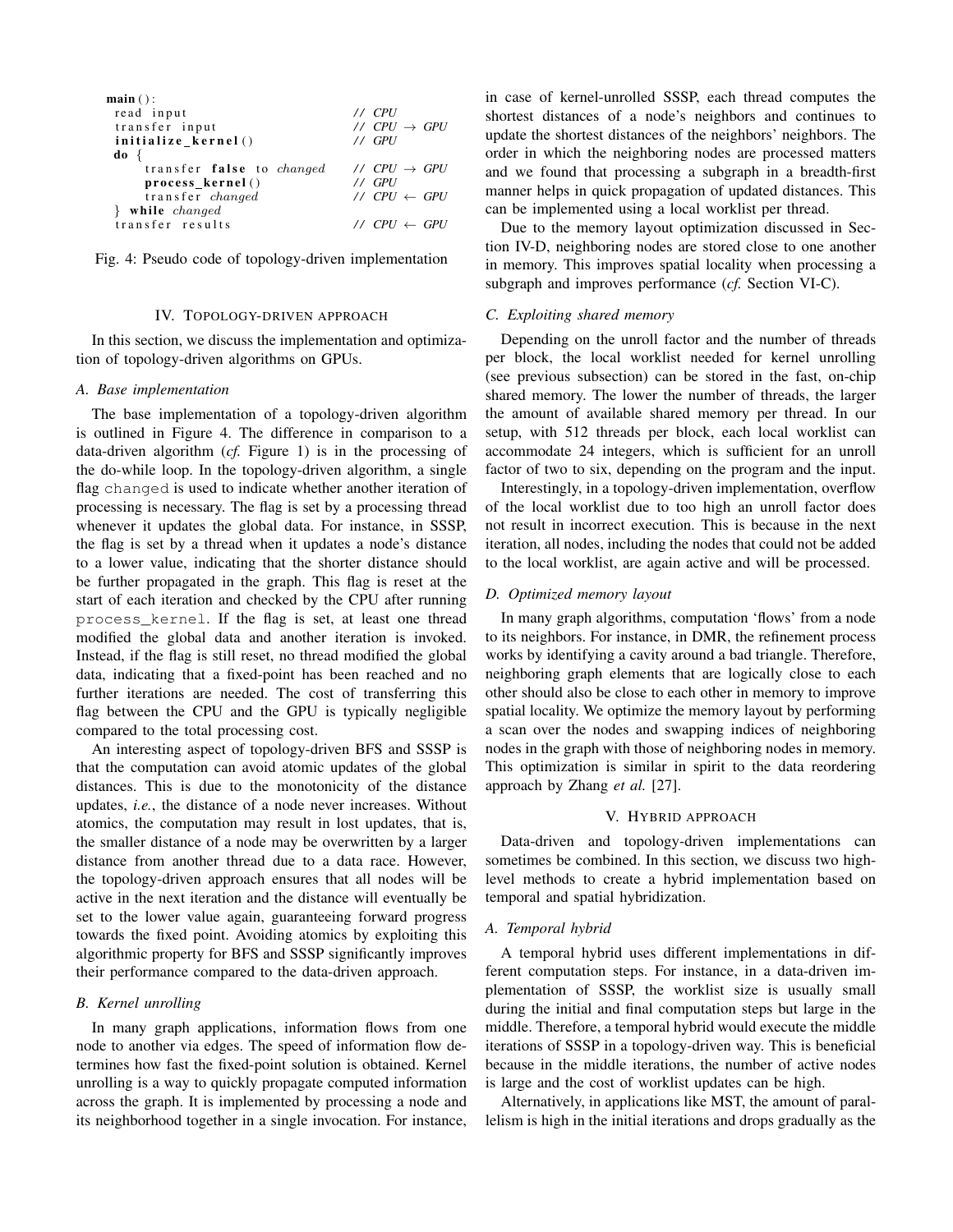computation progresses. A temporal hybrid may execute MST in a topology-driven manner for the first few iterations and execute the remaining iterations using a data-driven approach when the graph becomes small.

Switching from a data-driven to a topology-driven approach is easy: the processing can simply discard the worklist and start processing all graph elements. However, the reverse, *i.e.*, switching from a topology-driven to a data-driven approach, involves extra processing: we need to create the input worklist. This is achieved by modifying the topologydriven computation to push modified elements onto a worklist instead of (or apart from) processing them. Alternatively, an implementation may employ a separate kernel to populate the worklist. Although worklist creation involves extra processing over a pure topology-driven implementation, this extra cost is incurred only once per switch and, in our experience, results in negligible overhead. Setting judicious thresholds on when to switch can offer great benefits but may require tuning.

# *B. Spatial hybrid*

An alternative to temporal hybrids is to combine datadriven and topology-driven approaches in a spatial manner. In a spatial hybrid, multiple graph elements are grouped into partitions and each partition has a representative element. The data-driven part of the computation involves pushing representative elements onto the worklist and the topology-driven part of the computation involves processing all elements in the partition corresponding to the representatives popped from the worklist. Note that a non-representative graph element is never pushed onto the worklist and even if only a single graph element requires processing, all graph elements in its partition will be processed. The optimal partition size depends on the input and may have to be tuned. A partition size of unity yields a pure data-driven approach whereas a partition size of infinity (encompassing all graph elements) results in a pure topology-driven approach. We illustrate the effectiveness of hybrid approaches in Section VI-D.

# VI. EXPERIMENTAL EVALUATION

We first present a performance comparison of the datadriven versus topology-driven approaches and then evaluate the effect of various optimizations. Finally, we analyze the result of various hybrid implementations.

We perform our experiments on a 1.45 GHz NVIDIA Quadro 6000 GPU with 6 GB of main memory and 448 cores distributed over 14 SMs. This Fermi-based GPU has 64 kB of fast memory per SM that is split between the L1 data cache and the shared memory. All SMs share an L2 cache of 768 kB. We compiled the CUDA programs with *nvcc* v4.2 and the *-O3 -arch=sm 20* flags. Our benchmark programs and their inputs are listed in Table I.

## *A. Overall performance*

Figures 5 and 6 show the relative performance of the optimized topology-driven and data-driven variants for our suite of irregular programs. Each program is run on multiple inputs whose characteristics are presented in Table I. The best result obtained using the optimizations discussed for each approach is reported in the figure. Note that both variants are faster than highly optimized multi-core versions of the same algorithm from the Galois benchmark suite [17] running on a high-end Xeon with 48 threads, except for MST whose performance is comparable to 16 threads.

From Figures 5 and 6, it is evident that the topologydriven approach turns out to be superior to its data-driven counterpart for BFS, BH, MST and SSSP. For BFS and SSSP, it is due to avoidance of atomic instructions in the topologydriven version. The data-driven versions have to use atomic instructions (atomicMin) for updating the node distances. Although the overhead is compensated, in part, by processing only the active nodes in the data-driven approach, topologydriven versions benefit from not having to use atomics.

To understand these results better, we plot the number of edges relaxed in SSSP as a percentage of the total number of edges when computing the shortest paths for the USA road network. The plot is shown in Figure 7 with the computation step (indicating time) on the x-axis and the percentage of edges relaxed on the y-axis. It is obvious that the optimized topologydriven version succeeds in processing several edges in the first few iterations. This is not always a sign of progress because the non-atomic updates may result in lost updates, but the performance numbers show that topology-driven SSSP reaches the fixed-point faster. In contrast, data-driven SSSP starts with a small worklist size that eventually grows and then gradually drops. The maximum number of edges relaxed by the datadriven version in any iteration is less than 10%.

The performance margin between the two variants is highest for MST (note the log scale in Figure 5). In fact, the results are for relatively small inputs because for larger inputs the data-driven version times out. The data-driven version is so slow because of duplicate entries in the worklist. MST works by merging nodes into components until a single component remains (when the graph is connected). As the algorithm progresses, the number of components decreases and the size of each remaining component increases. Once a node changes its component, it adds its new component to the worklist for processing. Thus, each component gets pushed onto the worklist by all the nodes it contains. This leads to costly atomic updates to the component's data by multiple threads. Searching the worklist first to avoid pushing duplicates onto it would likely also be slow.

Neither version of the BH code requires atomics because the bottom-up octree traversal is implemented in a pullbased fashion, *i.e.*, each node is updated by one thread using information from the node's children. Thus, there is a single writer per node, and a memory fence followed by the setting of a ready flag suffices to safely propagate information up the tree. The performance benefit of the topology-driven approach is due to the fact that it frequently manages to update children and their parents in the same iteration (if the parents happen to be processed later than the children). In contrast, the datadriven approach uses a worklist per tree level and requires as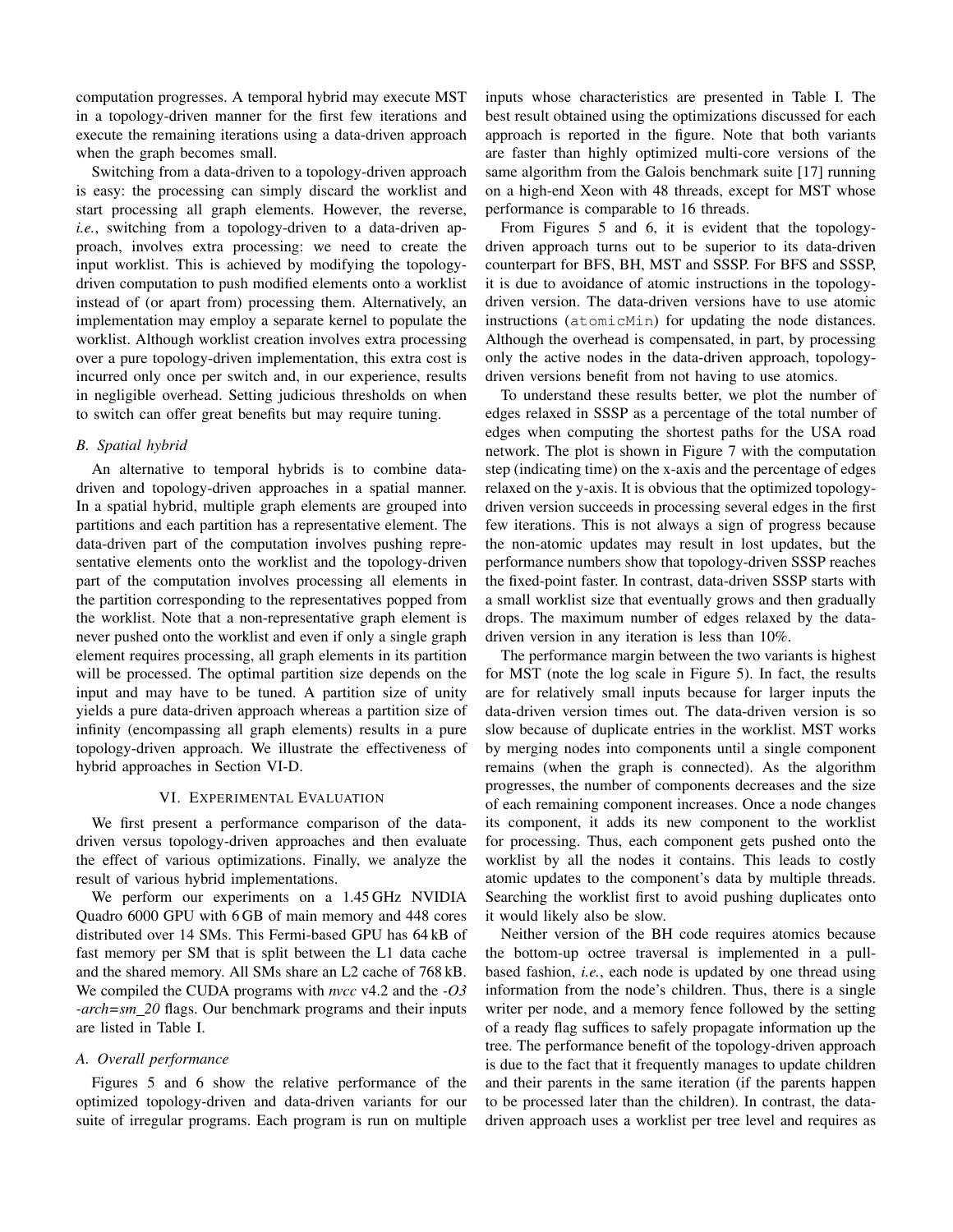

Fig. 5: Topology-driven versus data-driven BFS, SSSP and MST



Fig. 6: Topology-driven versus data-driven BH, DMR and SP

many iterations as there are levels, which is roughly 15% more than the number of iterations of the topology-driven approach.

On DMR and SP, the data-driven approach consistently beats the topology-driven approach and scales better, as shown in Figure 6. Note that in DMR, even the topology-driven approach uses atomics for adding points and triangles to the mesh during cavity refinement. Moreover, the variable kernel configuration boosts the work-efficiency and the performance of the data-driven approach (*cf.* Section III-F).

The large performance difference for SP is not only due to processing of only active nodes but also due to faster convergence. In the data-driven approach, the surveys are propagated only from the active clauses, which helps in quick biasing of literals. The topology-driven approach takes advantage of the monotonic computation to avoid atomics when updating the surveys. However, in our experience, topologydriven SP results in the propagation of too many outdated surveys, leading to slow convergence.

## *B. Effect of optimizations on data-driven implementations*

Figure 8 shows the effect of various optimizations on the data-driven implementation of SSSP (*cf.* Section III). The plot indicates execution times relative to the baseline implementation, which does not implement any of the optimizations discussed. The performance benefits differ considerably across inputs. For instance, implementing a hierarchical worklist improves SSSP's performance on the RMAT graph by only 2%, whereas for the road network the improvement is 18% (first bars). This arises from the smaller average node degree



Fig. 7: Work done by data-driven and topology-driven SSSP

in the road network, which makes it possible to hold most of the worklist in shared memory. In contrast, for the RMAT and RANDOM graphs with large average degrees, the shared memory quickly fills up and new work items are spilled to global memory.

Work chunking does not improve performance (second bars) because the cost of batched atomics is still considerable. When atomics are avoided altogether (third bars), the performance improves by 15% on an average. The benefit of an atomicfree implementation is higher for higher-degree graphs.

Donating work improves performance by 10% on an average (fourth bars). As expected, the benefit is higher for more skewed distributions such as in the road network. This indicates that load balancing is important for irregular workloads. Figure 10 shows the amount of work donated by the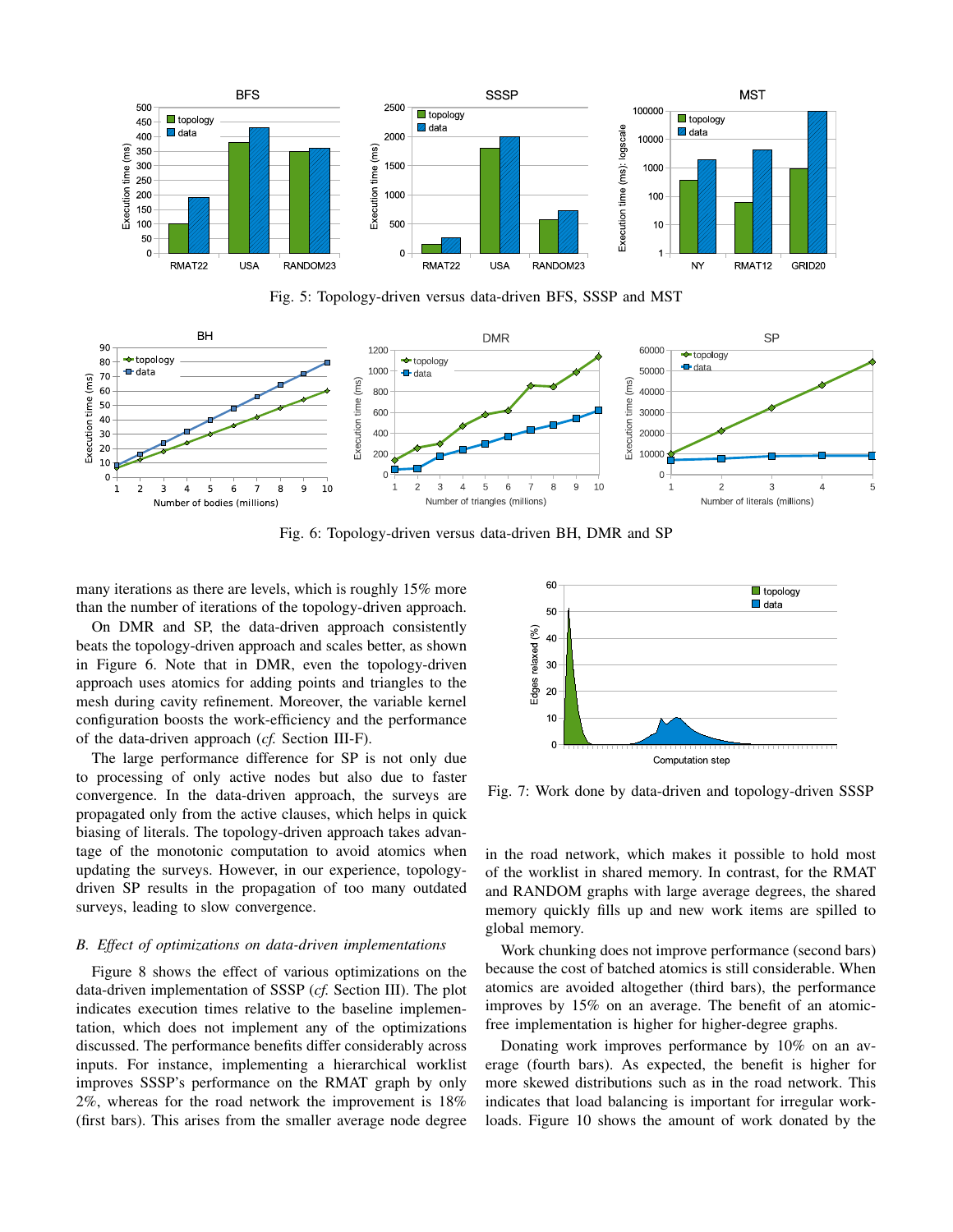

Fig. 8: Effect of data-driven optimizations on SSSP

threads in block 0 in each iteration of SSSP on the USA road network. The plot illustrates that work donation occurs in the middle of the computation where the load imbalance is the highest. The amount of donation quickly rises to 1500 donations and gradually drops to zero. We expect better loadbalancing techniques to further improve performance.

Finally, variable kernel configuration offers the largest benefit (fifth bars). This is because using only the required number of threads drastically reduces contention over shared data. It also has the advantage of improving the work efficiency. The plot also shows that the best performance is obtained by using a combination of these optimizations (sixth bars).

## *C. Effect of optimizations on topology-driven implementations*

Figure 9 presents the effect of various optimizations on topology-driven implementations of SSSP (*cf.* Section IV). The plot shows execution times of several optimized versions relative to the baseline implementation, which does not implement any of the optimizations discussed. Recall that the baseline version performs atomic-free distance updates.

Kernel unrolling is very effective for the topology-driven approach (first bars). This is the case because unrolling mitigates the effect of lost updates. Even with atomics, kernel unrolling helps propagate information faster in the graph by avoiding the wait time for the next iteration.

Using on-chip shared memory to store the local worklists avoids expensive global memory accesses (second bars). On average, this improves performance by 10%. Similar to the benefit of hierarchical worklists (*cf.* Section VI-B), shared memory offers higher benefits when the local worklist sizes are small and do not often spill over to global memory (as for the road network that has a lower out-degree).

Employing a better memory layout to store nearby nodes nearby in memory helps improve performance by almost 15% (third bars). The performance improvement is mainly due to improved spatial locality and is higher for the relatively sparse road network. Note that improving the layout for some nodes may adversely affect locality for other nodes, based on connectivity. This is relatively more common for dense graphs leading to reduced performance benefits, although a localityfriendly layout generally improves performance.



Fig. 9: Effect of topology-driven optimizations on SSSP



Fig. 10: Amount of work donated in block 0 for SSSP

Finally, irregularity in the data access pattern prohibits effective coalescing. However, when feasible, coalescing helps more with the relatively uniform topology-driven approach than with the data-driven approach where the nodes assigned to a thread likely differ in each iteration. The plot also shows the best performance obtained using a combination of these optimizations (fourth bars).

#### *D. Effect of hybrid implementations*

Figures 11 and 12 show the effect of temporal and spatial hybrid implementations, respectively, of BFS, SSSP and DMR. For reference, the execution times of data-driven and topologydriven SSSP are shown as horizontal lines. The presented runtimes are relative to the time taken by their data-driven variant. The results are for the USA road-network input in case of BFS and SSSP, and for an input mesh with 10 million triangles in case of DMR.

The x-axis of Figure 11 indicates the threshold worklist size beyond which the execution switches to the topology-driven approach (*cf.* Section V-A). The threshold is the fraction of the total number of nodes in the input graph. For instance, for the USA road network with 23 million nodes, we vary the worklist size from 10% (2.3 million elements) to 120% (27.6 million elements). Note that the worklist size can exceed 100% because the same node may be pushed onto the worklist multiple times. For this reason, a 100% size does not imply that every node is on the worklist. From the plot, we observe that the temporal hybrid attains an execution time that is better than either the data-driven or the topology-driven approach for SSSP and DMR. When the worklist percentage is between 40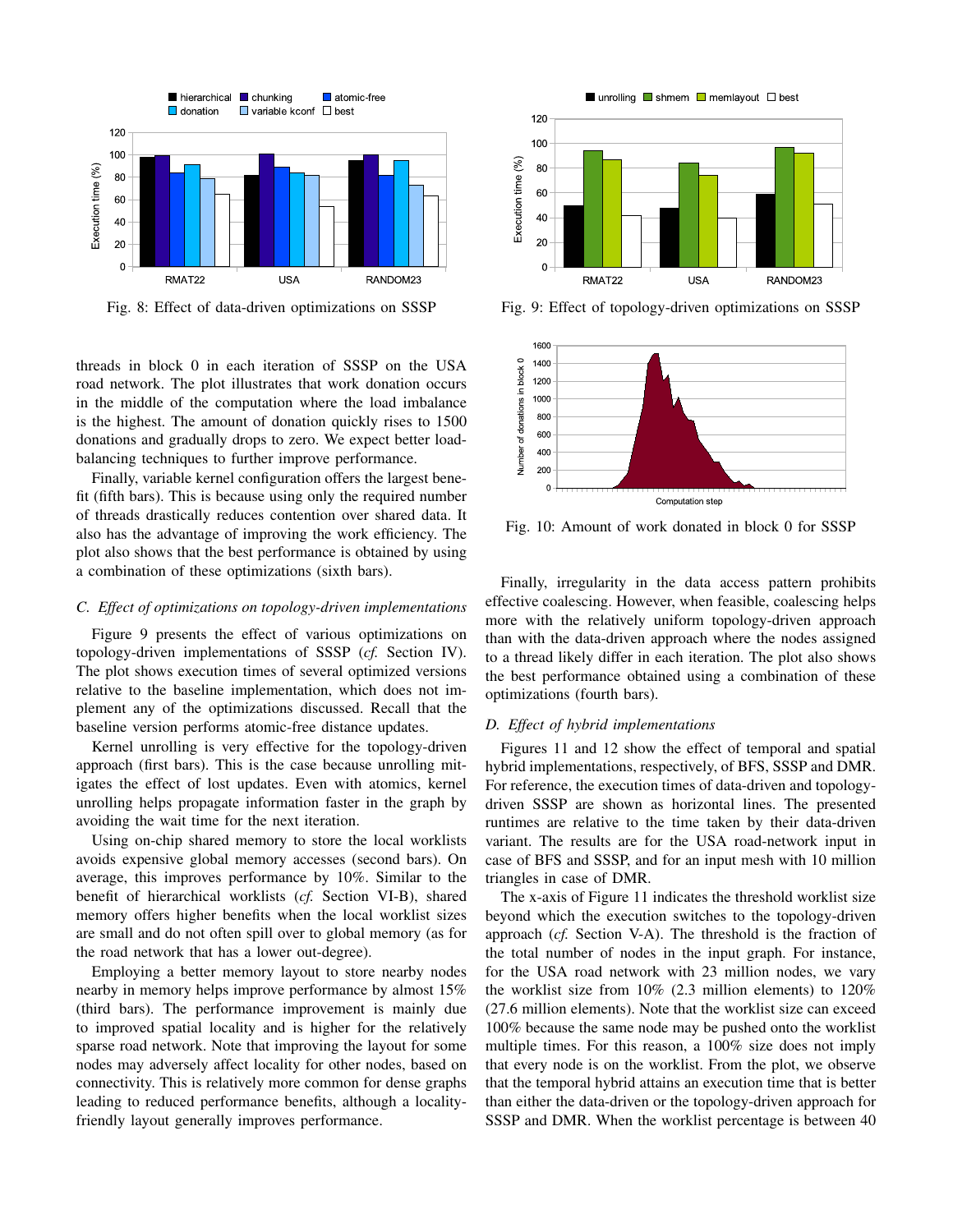

Fig. 11: Effect of temporal hybrid on BFS, SSSP and DMR



Fig. 12: Effect of spatial hybrid on BFS and SSSP

and 70, hybrid SSSP performs better than the solo approaches, peaking at around 60%. Hybrid DMR performs better than the solo approaches when the worklist percentage is between 70 and 90. As the worklist percentage increases, the execution time approaches that of the data-driven approach. This occurs because the number of edges relaxed grows in the initial iterations, stays high for some time and then drops. Thus, using a data-driven approach in the beginning and end and a topology-driven approach in the middle helps these algorithms.

In contrast, hybrid BFS performs comparable to the datadriven version. This is mainly due to the relatively low execution time of BFS and, in turn, a large fraction of time being spent in creating the worklist when switching from a topology-driven version to a data-driven version. In fact, for a worklist percentage of 10, the cost is higher than either of the solo approaches. However, above 20% its performance is similar to that of the data-driven version.

For the spatial hybrid (*cf.* Section V-B), we increased the representative size from 1 to 10. From the performance plot in Figure 12, we can see that choosing a representative size greater than 1 is bad for both BFS and SSSP. In fact, the performance becomes worse with increasing representative size (note the log scale of the y-axis). Due to irregularity in the data accesses, static partitioning based on node ID in the spatial hybrid approach groups unrelated nodes. All such nodes are processed even if only one is active. This incurs a large penalty for a relatively sparse computation. We also experimented with hashing to insert unique elements into the worklist. However, the cost of accessing the global hash-table was large enough to nullify the benefit of avoiding

duplicates. We conclude that, without further optimizations, such a spatial hybrid approach may not be well suited for data-driven irregular algorithms.

# *E. Data-structure specific hybrid*

Since every node is updated exactly once in the BH summarization, this kernel can be implemented using a special kind of hybrid between a data-driven and a topology-driven approach. In particular, all nodes are active like in a topologydriven approach but the threads wait until all children of the current node are ready akin to a data-driven approach. This way, only one kernel call is needed to complete the entire tree traversal. However, potential deadlock must be avoided [6].

As the first data point (with zero pre-passes) in Figure 13 reveals, this hybrid performs substantially worse than the pure topology-driven approach because threads often wait rather than processing other, ready nodes. This shortcoming can be remedied by further (temporal) hybridization, in particular by first running a few iterations of the topology-driven kernel, which we refer to as 'pre-passes' over the data structure.

Figure 13 shows the benefit of this approach, which now outperforms the non-hybrid approaches. One pre-pass works best, probably because most of the work in this traversal of a high-fan-out octree is completed in the first iteration.

Since the final iteration waits for any unready children, there is no need for barriers, either explicit or implied by kernel calls, to separate the pre-passes from each other or from the final iteration. Hence, we can include the pre-pass code in the kernel that performs the final iteration and allow the warps to run in an unsynchronized way. This approach is called 'combined pre-passes' in Figure 13 and results in the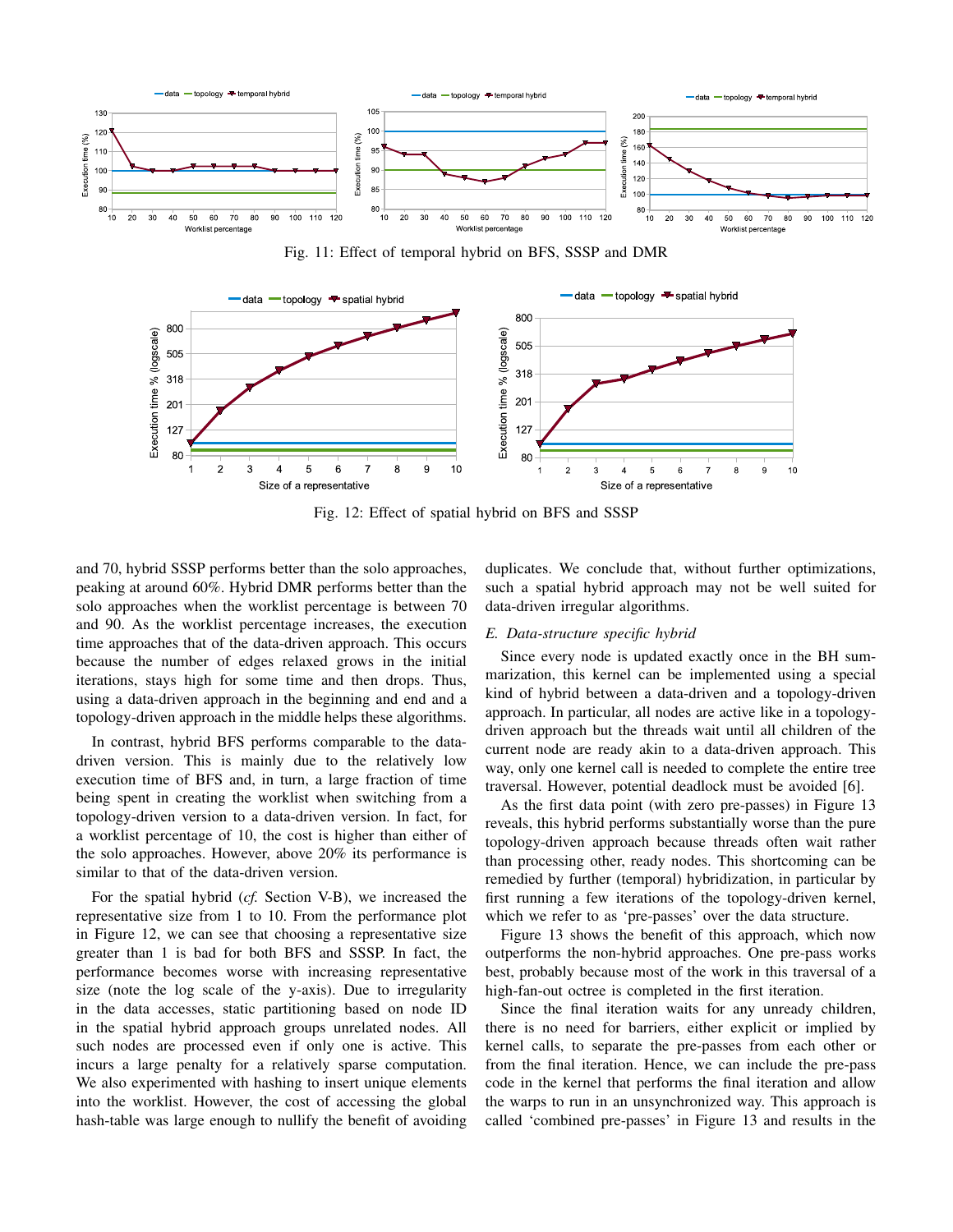

Fig. 13: Effect of pre-pass on BH with 10 million bodies

fastest implementation of the BH summarization operation. With five combined pre-passes, it performs 14% better than the topology-driven approach.

# *F. Cost of growing the worklist on demand*

So far, we have assumed that the worklist is large enough to accommodate all work items pushed onto it in an iteration. This is not a serious limitation because Fermi-based GPUs are single-user devices. However, looking to the future, it might be useful not to pre-allocate the worklist but to grow it gradually. We implement this approach by allocating a reasonable amount of memory for the initial worklist and then doubling the space whenever it fills up. Since the kernel is invoked by the host iteratively, we can use CUDA host functions (cudaMalloc and cudaMemcpy) for the on-demand worklist re-allocation. Each such re-allocation requires the copying of the old worklist to the new worklist.

Worklist overflow is detected by a thread when it tries to push a new work item beyond the current output worklist capacity. On overflow, the thread stops processing, sets the overflow flag and terminates. Any other thread noticing the overflow also terminates. Note that a thread that does not encounter an overflow continues processing. Thus, the kernel performs as much computation as possible despite the overflow. When all threads have finished (either due to overflow or due to reaching the end of normal processing), the host finds the overflow flag set, re-allocates the output worklist as well as the input worklist, does not swap the input and output worklists, and restarts the latest iteration with the overflow flag reset. This time, threads again perform normal processing and push data items to the output worklist.

The main cost of on-demand re-allocation is copying work items from the old worklists to the new worklists. Figure 14 shows the relative performance of SSSP with pre-allocated memory and on-demand memory re-allocation. For on-demand memory re-allocation, the initial worklist size is heuristically set to one fifth of the number of graph nodes. We observe that the cost of copying increases with graph density.

## VII. RELATED WORK

To the best of our knowledge, this is the first work that performs a comprehensive comparison of data-driven versus



Fig. 14: Effect on SSSP of on-demand worklist re-allocation

topology-driven implementations of irregular GPU programs.

Most of the prior work on irregular algorithms on GPUs uses a topology-driven approach. Examples include graph algorithms [11], [12], points-to analysis [19], *n*-body simulation [6] and morph algorithms [22]. Very few GPU implementations are based on data-driven approaches. Tzeng *et al.* [26] propose several strategies for managing irregular tasks. They use queuing techniques for adding work to the worklist, advocate warp-centric kernel implementations and uberkernels to avoid kernel-switching overhead, as well as work-stealing and donating. Based on their finding that workdonating performs better than work-stealing, we evaluate only work donation in our experiments.

The concept of persistent threads [10] relies on a data-driven implementation. The idea is to invoke kernels with only as many blocks as can remain persistent in the SMs and continue operating on a worklist in a do-while loop. This avoids the need of returning to the host and the cost of repeated kernel invocations. However, as the authors point out, persistent threads are beneficial in only certain situations. First, the workload should be small with few memory accesses, and second, the worklist size should have a constrained growth pattern. None of our irregular graph-based applications satisfy these criteria: each application involves several memory accesses, workloads are large and the worklist size grows rapidly and substantially. Therefore, persistent threads are not typically used for irregular benchmarks. We use it only in the BH kernel, which is a special case because it operates on a tree and the nodes assigned to each thread are partially ordered by tree level.

Merrill *et al.* [20] implemented a data-driven version of BFS. They employ prefix sums to populate the worklist in an atomic-free manner. We use and evaluate their technique as one of our data-driven optimizations.

Bruant [5] simulated cellular automata on GPUs in a datadriven manner. He found that removing duplicates from a large worklist is very slow if the thrust library is used, and that it performs better when it is done on the CPU despite the cost of copying data back and forth between the CPU and GPU.

Previous research on GPU implementations of irregular algorithms generally focuses on optimizing a specific feature of irregular programs or on tuning a specific application